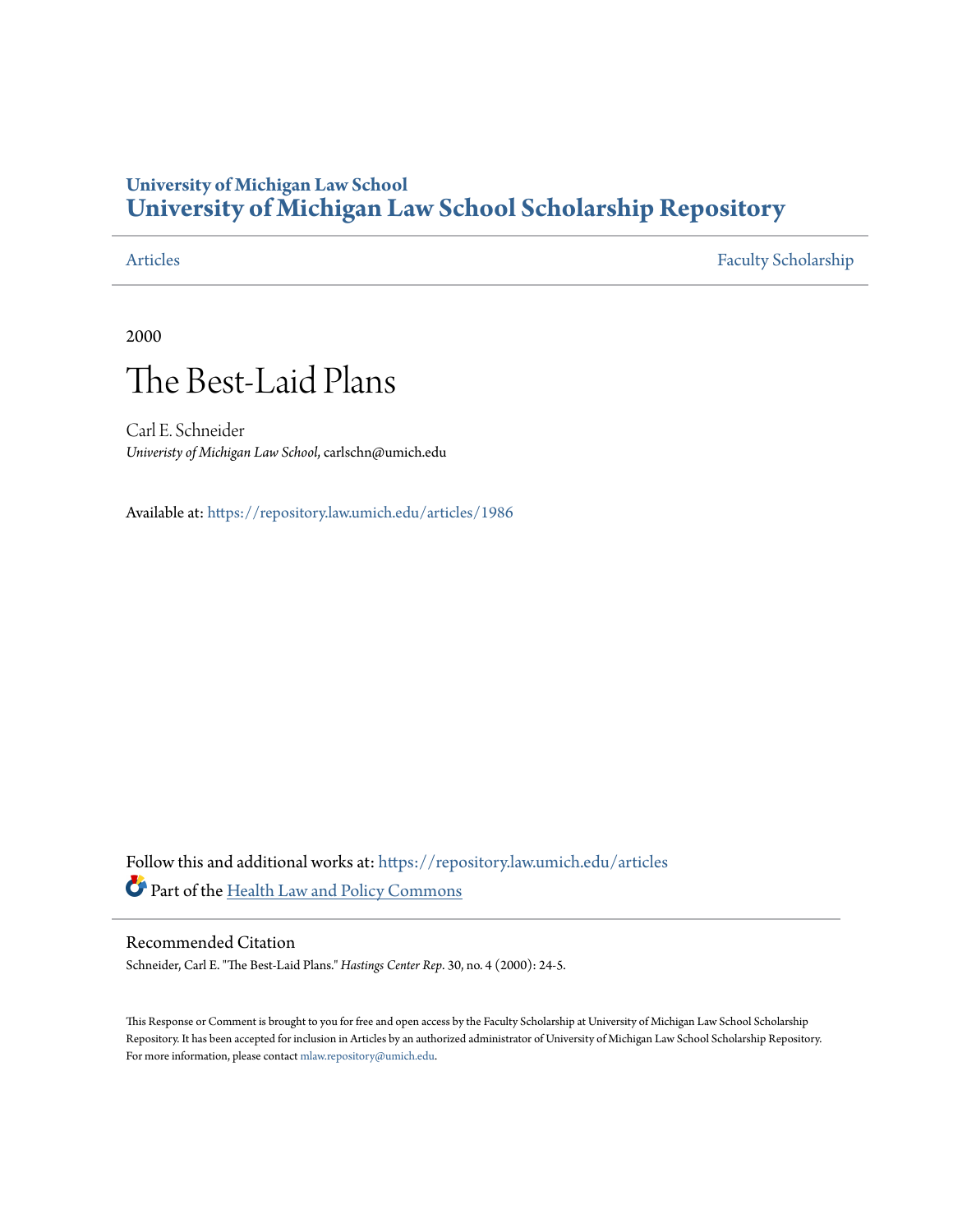# **The Best-Laid Plans**

by Carl E. Schneider

It is natural to suppose law is like the<br>centurion and can do as it will: "I say to this man, Go, and he goeth; and to another, Come, and he cometh; and to my servant, Do this, and he doeth it." But a thousand years ago, King Canute tried to disillusion his courtiers about his efficacy by commanding the waves to stop beating. And fifty years ago, Harry Truman predicted of Dwight Eisenhower, "He'll sit here, and he'll say, 'Do this! Do that!' *And nothing will happen.* Poor Ike-it won't be a bit like the Army. He'll find it very frustrating."

It is natural to suppose law can do as it will because law has imposing powers. It can spend. It can fine. It can imprison. It can kill. So armed, surely it can command obedience. Sometimes it can. But surprisingly often, laws disappoint. They rarely fail completely. But, with dismaying frequency, laws betray the expectations of their promulgators and their advocates.

The law of bioethics is no exception. In recent decades, courts and legislatures have put several central bioethical ideas into law. These reforms seemed surpassingly logical. Yet today many of them look puzzlingly ineffectual. A new study of informed consent typifies the results that dismay. Clarence Braddock and his colleagues taped 1,057 encounters between doctors and patients. Their report: "Overall, the completeness of informed decision making was low. . . . [F]ew decisions (9.0%) met criteria for completeness of informed decision making." The authors thought their

"findings suggest that the ethical model of informed decision making is not routinely applied in office practice" and that the "low level of informed decision making suggests that physicians' typical practice is out of step with ethical  $i$ deals." $i$ 

The Braddock study is all too easily duplicated in other contexts. It examines what doctors tell patients. Other studies investigate the forms used to obtain consent and found them opaque. Yet other studies tested patients after they received information and find they have trouble remembering and understanding what they are told. Still other studies are gloomy about efforts to warn prospective subjects of medical experiments that they are unlikely to benefit therapeutically from participating. As one summary puts it, studies "have shown that patients remain inadequately informed, even when extraordinary efforts are made to provide complete information and to ensure their understanding."<sup>2</sup>

Informed consent is perhaps the oldest of these attempts to put bioethical principles into law. It is also one of the best accepted; who today would appear in print to denounce giving patients the information they need to make decisions? If informed consent disappoints, what legal reform can hope to do better?

But informed consent is not alone in disappointing. Advance directives quickly found legal favor when they were proposed, yet their promise remains unrealized. Most people do not have an advance directive. Even people who have particular reason to use them do so less frequently than commentators want: ''Although chronic dialysis patients support and favor advance directives in principle, only 28% to 38% of dialysis patients complete advance directives."3 Even when advance directives are signed, they are not always available when needed. One inquiry discovered that only a quarter of the advance directives incompetent patients executed were documented somewhere, somehow in the patient's chart.<sup>4</sup> And even when advance directives are available, it is unclear how well they work. One study even found care was, perversely, *less* likely to be consistent with patients' previously expressed wishes when the advance directive was available.<sup>5</sup> Thus one of the SUPPORT studies concluded that "standard living wills do not effectively direct care decisions for seriously ill adults. "6

The Patient Self-Determination Act "was enacted specifically because so few individuals complete advance directives and because 'the living will, and its dose relative, the durable power of attorney [were] counted as abject failures with respect to the protection of autonomy'."7 The PSDA essentially requires medical institutions to tell patients about advance directives. Hospitals have responded with "very passive and limited implementation strategies,"8 and the statute seems to have made little difference. One commentator even suggests that "the PSDA, rather than promoting autonomy, has 'done a disservice to most real patients and their families and caregivers.' It has promoted the execution of uninformed and under-informed advance directives, and has undermined, not protected, self-determination. The PSDA looks like an utter failure."9

Informed consent and advance directives are two crucial areas of disappointment. There are others. Legal reforms to boost the number of organ donors have not yielded their expected fruits. Laws regulating DNR orders have proved difficult to make effective. Legally recognizing brain death looked simple, since that reform was initiated by and directed to physicians. Yet years later a survey